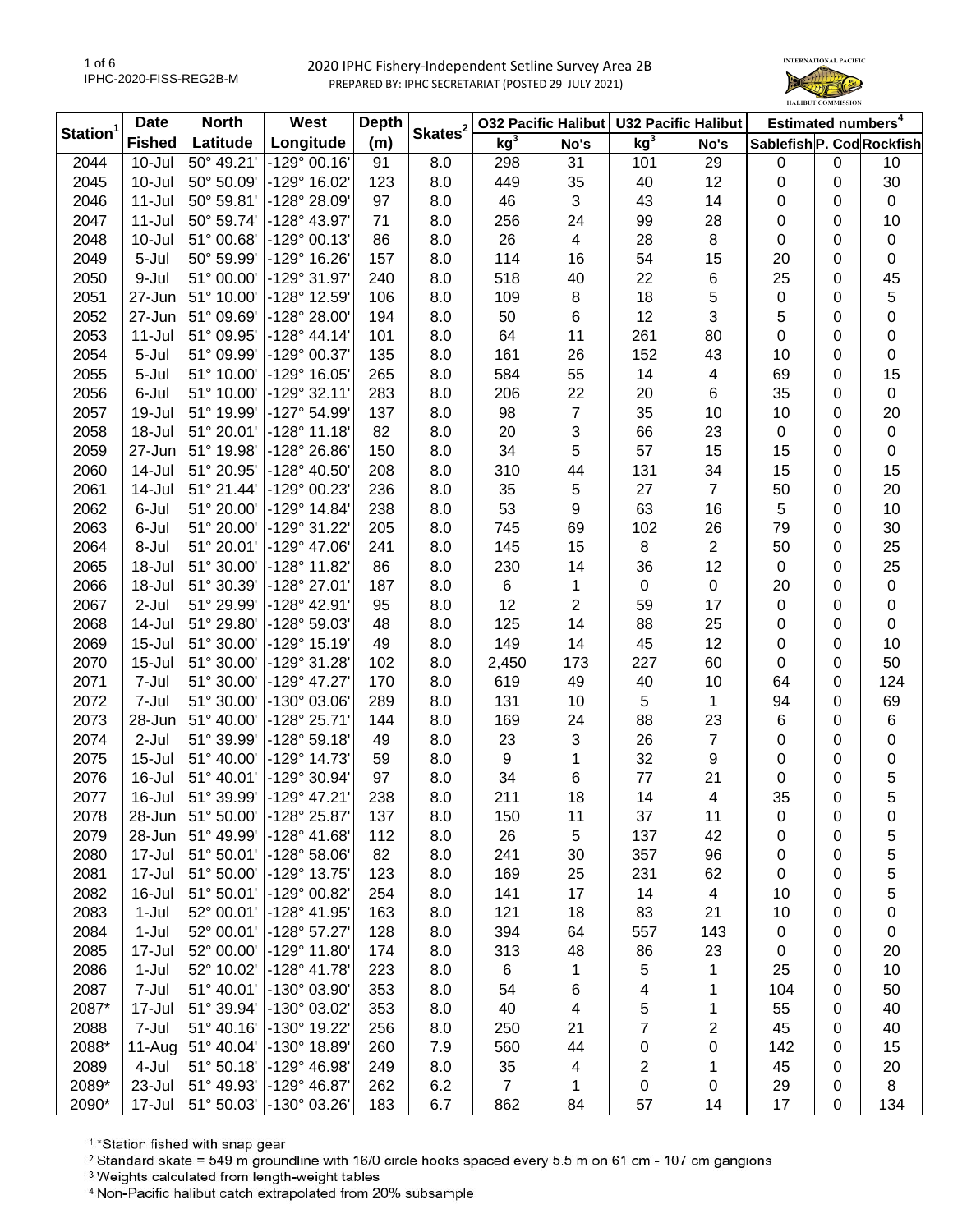

|                      | <b>Date</b>          | <b>North</b> | West                  | <b>Depth</b><br>Skates <sup>2</sup> |     | <b>032 Pacific Halibut</b> |                | <b>U32 Pacific Halibut</b> |                          | Estimated numbers <sup>4</sup> |    |                  |
|----------------------|----------------------|--------------|-----------------------|-------------------------------------|-----|----------------------------|----------------|----------------------------|--------------------------|--------------------------------|----|------------------|
| Station <sup>1</sup> | <b>Fished</b>        | Latitude     | Longitude             | (m)                                 |     | kg <sup>3</sup>            | No's           | kg <sup>3</sup>            | No's                     | Sablefish P. Cod Rockfish      |    |                  |
| 2090                 | $\overline{24}$ -Aug | 51° 50.07'   | -130° 02.76'          | 181                                 | 8.0 | 642                        | 55             | 49                         | 13                       | 69                             | 0  | 109              |
| 2091*                | 11-Aug               | 51° 49.99'   | $-130^{\circ}$ 19.14' | 216                                 | 8.0 | 338                        | 30             | 30                         | 8                        | 15                             | 0  | 90               |
| 2091                 | 26-Aug               | 51° 50.25'   | $-130^{\circ}$ 19.00' | 214                                 | 8.0 | 399                        | 37             | 53                         | 13                       | 35                             | 0  | 54               |
| 2092                 | 14-Jul               | 51° 50.12'   | -130° 34.99'          | 298                                 | 7.9 | 205                        | 19             | 21                         | $\sqrt{5}$               | 103                            | 0  | 10               |
| 2092*                | 10-Aug               | 51° 50.38'   | -130° 34.97'          | 298                                 | 7.9 | 300                        | 29             | 43                         | 11                       | 88                             | 0  | 5                |
| 2093                 | 14-Jul               | 51° 49.83'   | $-130^{\circ} 51.91'$ | 192                                 | 8.0 | 1,886                      | 117            | 55                         | 14                       | 10                             | 0  | 280              |
| 2093*                | 14-Aug               | 51° 50.10'   | -130° 51.92'          | 190                                 | 8.0 | 1,581                      | 81             | 16                         | $\overline{\mathbf{4}}$  | 5                              | 0  | 250              |
| 2095                 | 4-Jul                | 51° 59.80'   | -129° 46.85'          | 113                                 | 8.0 | 390                        | 39             | 194                        | 54                       | 0                              | 0  | 89               |
| 2095*                | 23-Jul               | 52° 00.00'   | $-129°$ 47.11'        | 117                                 | 7.6 | 106                        | 13             | 72                         | 22                       | 0                              | 0  | 100              |
| 2096*                | 18-Jul               | 52° 00.03'   | -130° 03.05'          | 139                                 | 7.7 | 354                        | 35             | 189                        | 60                       | 0                              | 0  | 58               |
| 2096                 | 24-Aug               | 52° 00.06'   | $-130^{\circ}$ 03.11' | 141                                 | 8.0 | 675                        | 76             | 738                        | 211                      | 0                              | 0  | 20               |
| 2097*                | 10-Aug               | 52° 00.03'   | -130° 19.01'          | 355                                 | 7.8 | 319                        | 21             | 5                          | 1                        | 94                             | 0  | $\,6$            |
| 2097                 | 26-Aug               | 51° 59.99'   | -130° 18.94'          | 349                                 | 6.9 | 343                        | 24             | $\pmb{0}$                  | 0                        | 21                             | 0  | $\boldsymbol{9}$ |
| 2098*                | 10-Aug               | 51° 59.89'   | -130° 34.96'          | 260                                 | 7.9 | 499                        | 39             | 8                          | $\overline{2}$           | 34                             | 0  | 20               |
| 2098                 | 26-Aug               | 52° 00.13'   | -130° 34.77'          | 243                                 | 7.9 | 335                        | 33             | 38                         | 10                       | 54                             | 0  | $\,$ 5 $\,$      |
| 2099                 | 14-Jul               | 52° 00.02'   | -130° 52.62'          | 157                                 | 7.0 | 893                        | 91             | 262                        | 69                       | 0                              | 0  | 69               |
| 2099*                | 14-Aug               | 51° 59.97'   | $-130^{\circ} 51.98'$ | 190                                 | 8.0 | 251                        | 28             | 37                         | 9                        | 0                              | 0  | 63               |
| 2100                 | 3-Jul                | 52° 10.17'   | -128° 56.74'          | 154                                 | 8.0 | 439                        | 48             | 157                        | 38                       | 0                              | 0  | 35               |
| 2100*                | 5-Aug                | 52° 09.98'   | $-128°57.30'$         | 166                                 | 7.8 | 1,226                      | 119            | 203                        | 48                       | 0                              | 0  | 15               |
| 2101*                | 26-Jul               | 52° 09.98'   | -129° 14.03'          | 172                                 | 8.1 | 79                         | $\overline{7}$ | 43                         | 11                       | 25                             | 0  | 10               |
| 2101                 | 25-Aug               | 52° 09.96'   | -129° 13.89'          | 170                                 | 8.0 | 104                        | 12             | 20                         | 5                        | 10                             | 0  | 20               |
| 2103*                | 22-Jul               | 52° 09.68'   | -129° 45.95'          | 201                                 | 8.0 | 231                        | 29             | 17                         | 5                        | 0                              | 0  | $\mathbf 0$      |
| 2103                 | 25-Aug               | 52° 10.07'   | $-129^{\circ}$ 45.73' | 207                                 | 7.9 | 277                        | 27             | 17                         | $\overline{\mathcal{A}}$ | 25                             | 0  | 69               |
| 2104                 | 12-Jul               | 52° 09.96'   | -130° 02.59'          | 170                                 | 8.0 | 599                        | 77             | 236                        | 60                       | 5                              | 0  | 5                |
| 2104*                | 18-Jul               | 52° 10.00'   | -130° 02.83'          | 170                                 | 7.9 | 328                        | 42             | 179                        | 49                       | 0                              | 5  | 0                |
| 2105                 | 12-Jul               | 52° 10.05'   | -130° 18.84'          | 406                                 | 8.0 | 19                         | 1              | $\pmb{0}$                  | $\pmb{0}$                | 10                             | 0  | 5                |
| 2105*                | 18-Aug               | 52° 10.00'   | -130° 19.02'          | 402                                 | 8.0 | 42                         | 4              | $\pmb{0}$                  | $\pmb{0}$                | 115                            | 0  | 0                |
| 2106                 | $11 -$ Jul           | 52° 09.84'   | -130° 35.08'          | 194                                 | 8.0 | 638                        | 65             | 87                         | 21                       | $\mathbf 0$                    | 0  | 15               |
| 2106*                | 18-Aug               | 52° 09.51'   | -130° 35.05'          | 194                                 | 8.1 | 166                        | 11             | $\boldsymbol{9}$           | $\sqrt{2}$               | 30                             | 0  | 20               |
| 2107                 | $11$ -Jul            | 52° 10.07'   | -130° 52.73'          | 221                                 | 8.0 | 393                        | 37             | 46                         | 12                       | 5                              | 0  | 25               |
| 2107*                | 15-Aug               | 52° 10.16'   | $-130^{\circ}$ 52.01  | 221                                 | 8.0 | 385                        | 30             | 5                          | $\mathbf{1}$             | 5                              | 0  | 25               |
| 2108                 | 1-Jul                | 52° 19.76'   | -129° 12.73'          | 148                                 | 8.0 | 794                        | 86             | 86                         | 21                       | 0                              | 25 | 25               |
| 2108*                | 5-Aug                | 52° 19.97'   | -129° 12.94'          | 137                                 | 8.1 | 1,696                      | 198            | 271                        | 71                       | 0                              | 5  | 30               |
| 2109                 | 2-Jul                | 52° 20.06'   | -129° 27.53'          | 146                                 | 8.0 | 880                        | 89             | 90                         | 22                       | 0                              | 20 | 20               |
| 2109*                | 26-Jul               | 52° 19.83'   | -129° 27.72'          | 154                                 | 8.0 | 863                        | 81             | 112                        | 31                       | 0                              | 0  | 0                |
| 2110*                | 22-Jul               | 52° 19.84'   | -129° 48.50'          | 205                                 | 7.5 | 431                        | 51             | 37                         | 9                        | 9                              | 14 | 9                |
| 2110                 | 7-Sep                | 52° 20.11'   | $-129°$ 49.18'        | 203                                 | 7.8 | 517                        | 69             | 133                        | 33                       | 0                              | 0  | 15               |
| 2111                 | 13-Jul               | 52° 20.05'   | -130° 02.48'          | 219                                 | 8.0 | 303                        | 27             | 35                         | 9                        | 10                             | 0  | 30               |
| $2111*$              | 19-Jul               | 52° 19.95'   | -130° 02.72'          | 223                                 | 7.9 | 410                        | 41             | 17                         | 5                        | 15                             | 5  | 15               |
| 2112*                | 19-Jul               | 52° 19.99'   | -130° 19.17'          | 351                                 | 6.9 | 190                        | 10             | $\pmb{0}$                  | 0                        | 65                             | 0  | 13               |
| 2112                 | 29-Aug               | 52° 20.00'   | -130° 18.58'          | 360                                 | 7.8 | 54                         | $\overline{7}$ | 10                         | 2                        | 82                             | 0  | 29               |
| 2113*                | 17-Aug               | 52° 20.19'   | -130° 34.99'          | 166                                 | 8.0 | 232                        | 15             | 0                          | 0                        | 0                              | 0  | $\pmb{0}$        |
| 2113                 | 29-Aug               | 52° 20.02'   | $-130^{\circ}$ 34.61' | 163                                 | 8.0 | 801                        | 66             | 76                         | 20                       | 5                              | 5  | 74               |
| 2114                 | $10 -$ Jul           | 52° 19.66'   | -130° 52.05'          | 148                                 | 8.0 | 225                        | 28             | 117                        | 30                       | 0                              | 0  | $\pmb{0}$        |
| 2114*                | 16-Aug               | 52° 20.14'   | -130° 52.02'          | 144                                 | 8.0 | 452                        | 56             | 320                        | 84                       | 20                             | 0  | 0                |
| 2115                 | $2-Jul$              | 52° 29.95'   | -129° 32.13'          | 82                                  | 7.9 | 613                        | 51             | 73                         | 20                       | 0                              | 0  | 10               |
| 2115*                | 27-Jul               | 52° 30.06'   | $-129°32.06'$         | 93                                  | 7.9 | 354                        | 33             | 167                        | 47                       | 0                              | 0  | 29               |
| 2116*                | 21-Jul               | 52° 34.20'   | -129° 45.08'          | 146                                 | 7.5 | 1,947                      | 226            | 283                        | 71                       | 0                              | 0  | 28               |
| 2116                 | 7-Sep                | 52° 34.20'   | $-129°$ 44.94'        | 146                                 | 8.0 | 808                        | 98             | 204                        | 52                       | 0                              | 0  | 0                |
| 2117*                | $21 -$ Jul           | 52° 29.93'   | -130° 02.03'          | 267                                 | 8.0 | 277                        | 26             | 10                         | 3                        | 5                              | 0  | 10               |

<sup>1</sup>\*Station fished with snap gear

<sup>2</sup> Standard skate = 549 m groundline with 16/0 circle hooks spaced every 5.5 m on 61 cm - 107 cm gangions

<sup>3</sup> Weights calculated from length-weight tables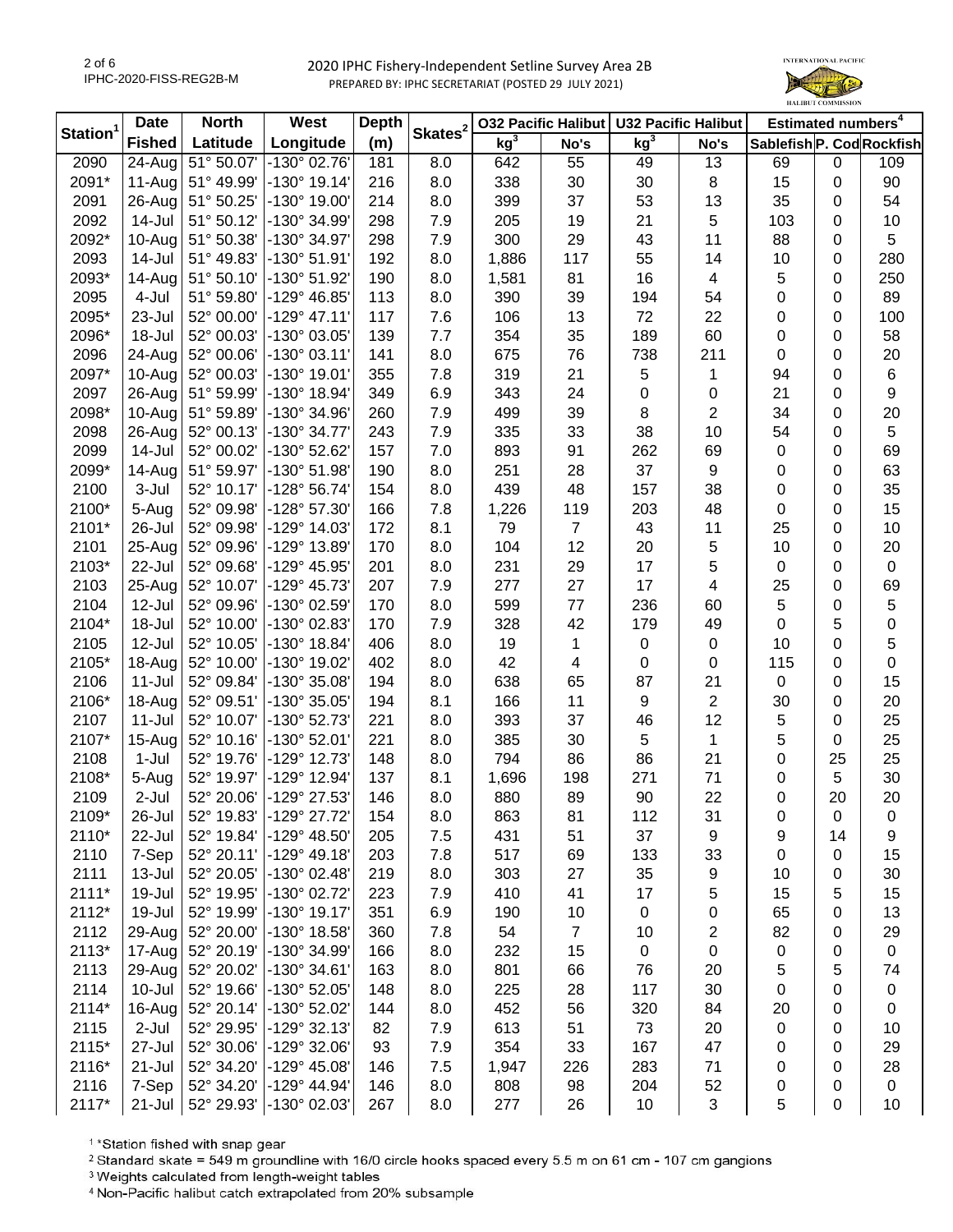

|                      | <b>Date</b>   | West<br><b>North</b> |                              | <b>Depth</b> |                     | <b>032 Pacific Halibut</b> |      | <b>U32 Pacific Halibut</b> |                | Estimated numbers <sup>4</sup> |    |             |
|----------------------|---------------|----------------------|------------------------------|--------------|---------------------|----------------------------|------|----------------------------|----------------|--------------------------------|----|-------------|
| Station <sup>1</sup> | <b>Fished</b> | Latitude             | Longitude                    | (m)          | Skates <sup>2</sup> | kg <sup>3</sup>            | No's | kg <sup>3</sup>            | No's           | Sablefish P. Cod Rockfish      |    |             |
| 2117                 | $7-Sep$       | 52° 30.05'           | -130° 02.07'                 | 271          | 8.0                 | 178                        | 18   | $\mathbf 0$                | 0              | 40                             | 0  | 74          |
| 2118                 | 13-Jul        | 52° 30.01'           | -130° 19.01'                 | 263          | 7.9                 | 155                        | 11   | 6                          | $\mathbf{2}$   | 25                             | 0  | 10          |
| 2118*                | 19-Jul        | 52° 30.02'           | -130° 19.51'                 | 256          | 6.1                 | 192                        | 14   | 3                          | 1              | 73                             | 0  | 9           |
| 2119*                | 9-Aug         | 52° 29.81'           | -130° 35.02'                 | 123          | 7.9                 | 273                        | 16   | 39                         | 10             | 0                              | 0  | 49          |
| 2119                 | 28-Aug        | 52° 29.97'           | $-130^{\circ}35.15$          | 121          | 8.0                 | 334                        | 44   | 103                        | 27             | 0                              | 0  | 15          |
| 2120*                | 17-Aug        | 52° 29.97'           | $-130^{\circ} 51.94'$        | 108          | 8.0                 | 236                        | 24   | 41                         | 10             | 0                              | 0  | $\mathbf 0$ |
| 2120                 | 28-Aug        | 52° 29.96'           | $-130^{\circ}$ 52.23         | 106          | 7.8                 | 676                        | 52   | 207                        | 56             | 5                              | 0  | 19          |
| 2121*                | $21 - Jul$    | 52° 39.98'           | $-129^{\circ}$ 46.02         | 194          | 7.7                 | 862                        | 88   | 21                         | 5              | 5                              | 0  | 62          |
| 2121                 | 6-Sep         | 52° 39.98'           | $-129°$ 45.49                | 177          | 8.0                 | 765                        | 59   | 35                         | 9              | 20                             | 0  | 50          |
| 2122*                | 20-Jul        | 52° 39.93'           | $-130^{\circ}$ 02.14         | 267          | 7.6                 | 183                        | 13   | $\pmb{0}$                  | 0              | 24                             | 0  | 5           |
| 2122                 | 6-Sep         | 52° 39.91'           | $-130^{\circ}$ 01.91         | 265          | 8.0                 | 70                         | 6    | $\pmb{0}$                  | 0              | 50                             | 0  | 10          |
| 2123*                | 20-Jul        | 52° 40.02'           | -130° 19.06'                 | 223          | 7.8                 | 168                        | 16   | 5                          | 1              | 39                             | 0  | 15          |
| 2123                 | 6-Sep         | 52° 39.97'           | -130° 19.34'                 | 214          | 8.0                 | 129                        | 14   | 8                          | $\overline{2}$ | 74                             | 0  | 54          |
| 2124                 | 9-Jul         | 52° 40.05'           | -130° 34.80'                 | 144          | 8.0                 | 674                        | 57   | 58                         | 14             | 0                              | 0  | 30          |
| 2124*                | 9-Aug         | 52° 40.12'           | -130° 34.99'                 | 150          | 8.0                 | 175                        | 17   | 12                         | 3              | 15                             | 0  | 64          |
| 2125*                | 29-Jul        | 52° 49.72'           | -130° 01.94'                 | 260          | 7.6                 | 31                         | 4    | 5                          | 1              | 52                             | 0  | 38          |
| 2125                 | 5-Sep         | 52° 49.95'           | $-130^{\circ}$ 01.94         | 258          | 7.9                 | 19                         | 2    | 0                          | 0              | 59                             | 0  | 29          |
| 2126                 | 9-Jul         | 52° 50.01'           | -130° 19.32'                 | 208          | 8.0                 | 143                        | 12   | 4                          | 1              | 5                              | 0  | 10          |
| 2126*                | 20-Jul        | 52° 49.90'           | $-130^{\circ}$ 19.01         | 208          | 7.5                 | 132                        | 13   | 9                          | $\overline{2}$ | 24                             | 0  | 19          |
| 2127                 | 30-Jun        | 52° 59.95'           | $-129°$ 45.13                | 190          | 8.0                 | 200                        | 21   | 49                         | 16             | 84                             | 0  | 45          |
| 2127*                | 29-Jul        | 53° 00.03'           | -129° 45.20'                 | 223          | 8.0                 | 207                        | 17   | 8                          | $\mathbf{2}$   | 45                             | 0  | 20          |
| 2128*                | 29-Jul        | 53° 00.00'           | -130° 02.10'                 | 194          | 8.0                 | 373                        | 40   | 32                         | 8              | 55                             | 0  | 45          |
| 2128                 | 5-Sep         | 52° 59.99'           | $-130^{\circ}$ 01.66         | 179          | 8.0                 | 337                        | 26   | 4                          | 1              | 40                             | 0  | 20          |
| 2129                 | 26-Jul        | 52° 30.00'           | $-131^{\circ}08.12'$         | 90           | 8.0                 | 429                        | 47   | 124                        | 37             | 0                              | 0  | 10          |
| 2130                 | 26-Jul        | 52° 29.84'           | -131° 24.99'                 | 148          | 8.0                 | 223                        | 16   | 4                          | $\mathbf{1}$   | 5                              | 0  | 20          |
| 2131                 | 25-Jul        | 52° 40.24'           | -130° 51.99'                 | 95           | 8.0                 | 162                        | 21   | 131                        | 38             | 0                              | 0  | $\pmb{0}$   |
| 2132                 | 26-Jul        | 52° 39.87'           | $-131^{\circ}$ 08.00         | 71           | 8.0                 | 156                        | 15   | 22                         | $\overline{7}$ | 0                              | 0  | $\pmb{0}$   |
| 2133                 | 25-Jul        | 52° 49.97'           | -130° 35.79'                 | 113          | 8.0                 | 120                        | 11   | 41                         | 12             | 0                              | 5  | 10          |
| 2134                 | 25-Jul        | 52° 49.84'           | -130° 51.99'                 | 53           | 8.0                 | 283                        | 29   | 38                         | 11             | 0                              | 0  | $\mathbf 0$ |
| 2135                 | 23-Jul        | 52° 59.34'           | $-130^{\circ}$ 18.01         | 214          | 8.0                 | 189                        | 19   | 4                          | $\mathbf{1}$   | 30                             | 0  | 54          |
| 2136                 | 23-Jul        | 52° 59.52'           | -130° 34.94'                 | 95           | 8.0                 | 235                        | 29   | 241                        | 71             | 0                              | 5  | 0           |
| 2137                 | 22-Jul        | 53° 08.30'           | -130° 15.82'                 | 188          | 8.0                 | 110                        | 8    | 18                         | 4              | 25                             | 5  | 59          |
| 2139                 | 29-Jul        | 53° 09.98'           | -130° 52.20'                 | 104          | 8.0                 | 259                        | 31   | 121                        | 32             | 0                              | 0  | 5           |
| 2140                 | 22-Jul        | 53° 20.00'           | -130° 17.39'                 | 110          | 8.0                 | 597                        | 67   | 135                        | 36             | 0                              | 0  | 0           |
| 2141                 | 29-Jul        |                      | 53° 20.00' -130° 35.28'      | 110          | 8.0                 | 300                        | 35   | 105                        | 28             | 25                             | 0  | 5           |
| 2142                 | 29-Jul        | 53° 21.49'           | $-130^{\circ} 54.55^{\circ}$ | 128          | 8.0                 | 98                         | 15   | 16                         | 4              | 30                             | 0  | 0           |
| 2143                 | 14-Aug        | 53° 20.04'           | -132° 48.91'                 | 134          | 8.0                 | 1,198                      | 70   | 279                        | 80             | 0                              | 0  | 50          |
| 2144                 | 14-Aug        | 53° 20.87'           | -133° 05.98'                 | 212          | 8.0                 | 1,017                      | 65   | 23                         | 6              | 74                             | 0  | 15          |
| 2145                 | 5-Aug         | 53° 29.91'           | -130° 52.00'                 | 93           | 8.0                 | 116                        | 18   | 56                         | 16             | 0                              | 0  | $\mathbf 0$ |
| 2146                 | 14-Aug        | 53° 29.78'           | -133° 05.99'                 | 388          | 8.0                 | 263                        | 16   | $\pmb{0}$                  | $\pmb{0}$      | 64                             | 0  | 153         |
| 2147                 | 5-Aug         | 53° 40.01'           | -130° 34.66'                 | 46           | 8.0                 | 113                        | 12   | 49                         | 16             | 0                              | 0  | 10          |
| 2148                 | 5-Aug         | 53° 39.99'           | $-130^{\circ}$ 51.85         | 46           | 8.0                 | 235                        | 27   | 68                         | 20             | 0                              | 0  | 10          |
| 2149                 | 16-Aug        | 53° 39.87'           | -133° 07.00'                 | 148          | 8.0                 | 1,228                      | 85   | 204                        | 56             | 0                              | 0  | 104         |
| 2150                 | 6-Aug         | 53° 49.93'           | -130° 52.00'                 | 86           | 8.0                 | 71                         | 12   | 46                         | 14             | 5                              | 0  | $\mathbf 0$ |
| 2151                 | 13-Aug        | 53° 59.99'           | -133° 24.89'                 | 79           | 8.0                 | 1,615                      | 150  | 210                        | 52             | 0                              | 0  | 40          |
| 2152                 | 7-Aug         | 54° 09.56'           | -130° 35.00'                 | 101          | 8.0                 | 169                        | 15   | 61                         | 18             | 0                              | 0  | 0           |
| 2153                 | 29-Aug        | 54° 09.97'           | -132° 00.75'                 | 68           | 8.0                 | 113                        | 13   | 121                        | 40             | 0                              | 0  | 0           |
| 2154                 | 29-Aug        | 54° 09.99'           | -132° 15.23'                 | 82           | 8.0                 | 33                         | 6    | 299                        | 105            | 0                              | 10 | 0           |
| 2155                 | 30-Aug        | 54° 09.99'           | -132° 34.57'                 | 82           | 8.0                 | 107                        | 5    | 284                        | 109            | 0                              | 20 | 0           |
| 2156                 | $11-Aug$      |                      | 54° 09.54' -133° 09.00'      | 66           | 8.0                 | 739                        | 50   | 143                        | 43             | 0                              | 0  | 5           |

<sup>1</sup>\*Station fished with snap gear

<sup>2</sup> Standard skate = 549 m groundline with 16/0 circle hooks spaced every 5.5 m on 61 cm - 107 cm gangions

<sup>3</sup> Weights calculated from length-weight tables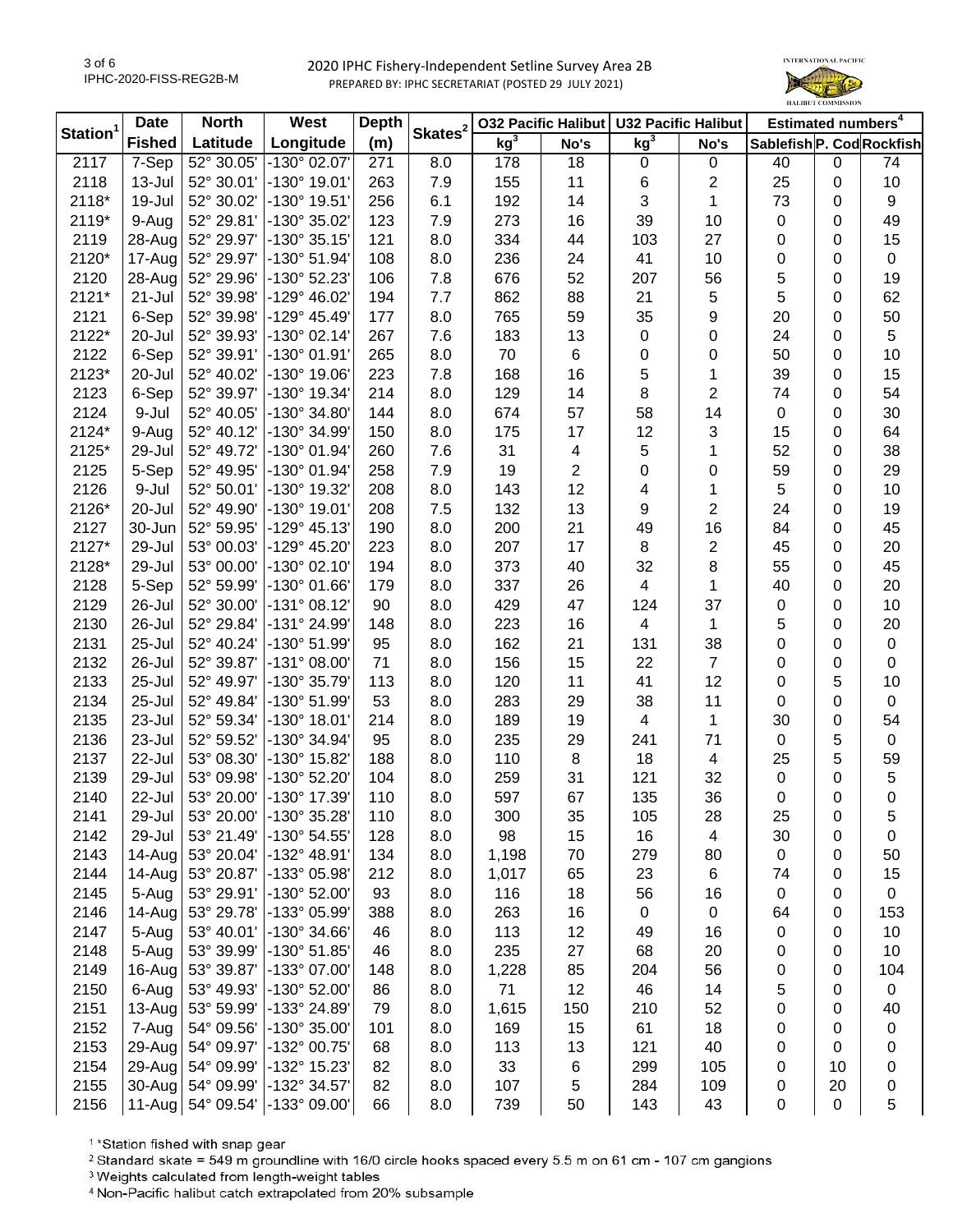

|                      | <b>Date</b>          | <b>North</b> | West<br><b>Depth</b>  |     | <b>032 Pacific Halibut</b> |                 | <b>U32 Pacific Halibut</b> |                         | Estimated numbers <sup>4</sup> |                           |    |             |
|----------------------|----------------------|--------------|-----------------------|-----|----------------------------|-----------------|----------------------------|-------------------------|--------------------------------|---------------------------|----|-------------|
| Station <sup>1</sup> | <b>Fished</b>        | Latitude     | Longitude             | (m) | Skates <sup>2</sup>        | kg <sup>3</sup> | No's                       | kg <sup>3</sup>         | No's                           | Sablefish P. Cod Rockfish |    |             |
| 2157                 | $\overline{13}$ -Aug | 54° 10.00'   | $-133^{\circ}$ 24.77  | 401 | 8.0                        | 139             | 12                         | 17                      | 5                              | 129                       | 0  | 45          |
| 2158                 | 8-Aug                | 54° 20.63'   | -130° 34.99'          | 91  | 8.0                        | 347             | 28                         | 128                     | 37                             | 0                         | 0  | 25          |
| 2159                 | 3-Aug                | 54° 19.98'   | $-131°08.16'$         | 69  | 8.0                        | 240             | 37                         | 445                     | 125                            | 0                         | 0  | $\mathbf 0$ |
| 2160                 | 28-Aug               | 54° 20.72'   | $-131°26.01'$         | 187 | 8.0                        | 276             | 39                         | 62                      | 15                             | 54                        | 0  | 10          |
| 2161                 | 31-Aug               | 54° 20.51'   | $-131^{\circ}$ 43.00' | 196 | 8.0                        | 914             | 111                        | 286                     | 73                             | 5                         | 0  | 15          |
| 2162                 | 31-Aug               | 54° 20.00'   | -132° 00.56'          | 245 | 7.5                        | 289             | 24                         | 15                      | $\overline{\mathcal{A}}$       | 60                        | 0  | 5           |
| 2163                 | 29-Aug               | 54° 19.99'   | -132° 17.88'          | 216 | 8.0                        | 642             | 58                         | 36                      | 10                             | 25                        | 0  | 40          |
| 2164                 | 30-Aug               | 54° 20.00'   | -132° 36.65'          | 271 | 8.0                        | 282             | 19                         | 16                      | 4                              | 94                        | 0  | 10          |
| 2165                 | 11-Aug               | 54° 19.97'   | -132° 52.22'          | 397 | 8.0                        | 241             | 14                         | 3                       | 1                              | 134                       | 0  | 15          |
| 2166                 | 11-Aug               | 54° 19.99'   | -133° 07.97'          | 465 | 8.0                        | 337             | 17                         | 24                      | 6                              | 119                       | 0  | 5           |
| 2167                 | 12-Aug               | 54° 20.00'   | -133° 27.26'          | 238 | 8.0                        | 878             | 66                         | 41                      | 9                              | 69                        | 0  | 119         |
| 2168                 | 12-Aug               | 54° 19.99'   | -133° 42.90'          | 249 | 8.0                        | 789             | 72                         | 36                      | 9                              | 178                       | 0  | 10          |
| 2169                 | 8-Aug                | 54° 29.52'   | -130° 35.01'          | 112 | 8.0                        | 365             | 24                         | 69                      | 20                             | 20                        | 0  | 0           |
| 2170                 | 28-Aug               | 54° 29.78'   | -131° 09.02'          | 135 | 8.0                        | 123             | 16                         | 40                      | 10                             | 50                        | 0  | 0           |
| 2171                 | 28-Aug               | 54° 29.74'   | -131° 25.99'          | 112 | 8.0                        | 974             | 75                         | 126                     | 33                             | 5                         | 5  | 64          |
| 2172                 | 31-Aug               | 54° 29.87'   | -131° 44.02'          | 337 | 8.0                        | 75              | $\overline{7}$             | 5                       | 1                              | 45                        | 0  | $\mathbf 0$ |
| 2258                 | 9-Jul                | 50° 50.94'   | -129° 32.00'          | 304 | 8.0                        | 772             | 49                         | 13                      | 3                              | 56                        | 0  | 46          |
| 2261                 | 9-Jul                | 51° 00.19'   | -129° 47.20'          | 525 | 8.0                        | 38              | 3                          | $\pmb{0}$               | 0                              | 64                        | 0  | 20          |
| 2262                 | 8-Jul                | 51° 11.96'   | -130° 00.50'          | 507 | 8.0                        | 146             | 10                         | 0                       | 0                              | 84                        | 0  | 74          |
| 2263                 | 8-Jul                | 51° 10.00'   | -129° 45.52'          | 432 | 8.0                        | 611             | 45                         | 4                       | 1                              | 94                        | 0  | 5           |
| 2264                 | 19-Jul               | 51° 19.84'   | -127° 39.25'          | 126 | 8.0                        | 11              | $\overline{2}$             | $\overline{c}$          | 1                              | 0                         | 0  | 5           |
| 2265                 | 7-Jul                | 51° 20.01'   | -130° 02.57'          | 307 | 8.0                        | 856             | 72                         | 21                      | 5                              | 134                       | 0  | 10          |
| 2266                 | 20-Jul               | 51° 40.00'   | -127° 22.90'          | 247 | 8.0                        | 223             | 14                         | $\overline{\mathbf{4}}$ | 1                              | 0                         | 0  | 15          |
| 2267                 | 29-Jun               | 51° 40.16'   | -127° 55.03'          | 338 | 8.0                        | 255             | 27                         | 44                      | 11                             | 54                        | 0  | $\pmb{0}$   |
| 2268                 | 29-Jun               | 51° 39.99'   | -128° 12.22'          | 69  | 8.0                        | 140             | 12                         | 28                      | $\boldsymbol{9}$               | 0                         | 0  | 10          |
| 2269                 | $2-Jul$              | 51° 39.99'   | -128° 42.81'          | 35  | 8.0                        | 135             | 13                         | 18                      | $\mathbf 5$                    | 0                         | 0  | $\mathbf 0$ |
| 2270                 | 29-Jun               | 51° 49.78'   | -127° 55.02'          | 320 | 8.0                        | 182             | 21                         | 27                      | $\,6\,$                        | 69                        | 0  | $\mathbf 0$ |
| 2271*                | 20-Aug               | 52° 01.51'   | $-131°$ 11.81'        | 141 | 7.8                        | 1,727           | 79                         | 55                      | 13                             | 0                         | 0  | 223         |
| 2271                 | 27-Aug               | 52° 00.01'   | -131° 07.91'          | 64  | 8.0                        | 1,118           | 67                         | 40                      | 10                             | 0                         | 0  | 104         |
| 2272                 | 30-Jun               | 52° 09.73'   | -126° 50.43'          | 185 | 8.0                        | 154             | $\overline{7}$             | 4                       | 1                              | 0                         | 0  | $\pmb{0}$   |
| 2273                 | 8-Jul                | 52° 09.36'   | -131° 08.04'          | 37  | 8.0                        | 339             | 19                         | 13                      | 3                              | 0                         | 0  | $\pmb{0}$   |
| 2273*                | 15-Aug               | 52° 09.64'   | -131° 07.99'          | 38  | 8.1                        | 58              | 3                          | 0                       | $\mathbf 0$                    | 0                         | 0  | 5           |
| 2274                 | 8-Jul                | 52° 11.01'   | -131° 25.00'          | 199 | 8.0                        | 740             | 61                         | 142                     | 39                             | 5                         | 0  | 208         |
| 2274*                | 19-Aug               | 52° 09.68'   | -131° 23.08'          | 170 | 8.0                        | 910             | 55                         | 50                      | 13                             | 10                        | 0  | 188         |
| 2275                 | 30-Jun               | 52° 19.91'   | -127° 05.89'          | 265 | 8.0                        | 55              | 4                          | 0                       | 0                              | 15                        | 0  | 15          |
| 2276*                | $31 -$ Jul           | 52° 19.94'   | -128° 57.03'          | 51  | 7.9                        | 115             | 14                         | 50                      | 13                             | 0                         | 0  | 59          |
| 2276                 | 30-Aug               | 52° 20.30'   | -128° 56.85'          | 42  | 8.0                        | 195             | 25                         | 46                      | 12                             | 0                         | 0  | 5           |
| 2277                 | 10-Jul               | 52° 20.00'   | -131° 03.97'          | 124 | 7.9                        | 334             | 39                         | 230                     | 63                             | 0                         | 0  | 10          |
| 2277*                | 16-Aug               | 52° 19.39'   | $-131^{\circ}$ 07.22' | 90  | 8.0                        | 309             | 22                         | 25                      | $\overline{7}$                 | 0                         | 0  | 10          |
| 2278                 | $1-Jul$              | 52° 30.04'   | -129° 10.87'          | 123 | 8.0                        | 261             | 27                         | 57                      | 19                             | 0                         | 0  | 20          |
| 2278*                | 27-Jul               | 52° 30.88'   | -129° 09.98'          | 135 | 8.0                        | 365             | 36                         | 78                      | 21                             | 0                         | 10 | 10          |
| 2279*                | $31 -$ Jul           | 52° 39.71'   | -128° 56.63'          | 152 | 7.8                        | 475             | 25                         | 4                       | 1                              | 0                         | 0  | 10          |
| 2279                 | 30-Aug               | 52° 39.07'   | -128° 56.84'          | 141 | 7.9                        | 296             | 20                         | 23                      | 6                              | 5                         | 0  | 20          |
| 2280*                | 27-Jul               | 52° 39.65'   | -129° 16.07'          | 137 | 8.1                        | 251             | 23                         | 16                      | 5                              | 5                         | 0  | 45          |
| 2280                 | 2-Sep                | 52° 39.18'   | -129° 15.93'          | 146 | 8.0                        | 249             | 15                         | $\overline{7}$          | $\boldsymbol{2}$               | 0                         | 0  | 15          |
| 2283                 | 29-Jun               | 52° 50.40'   | -129° 12.83'          | 113 | 8.0                        | 382             | 40                         | 260                     | 72                             | 54                        | 0  | 0           |
| 2283*                | 30-Jul               | 52° 50.20'   | -129° 13.00'          | 112 | 8.0                        | 272             | 29                         | 82                      | 22                             | 5                         | 0  | 5           |
| 2284*                | 28-Jul               | 52° 49.95'   | -129° 28.95'          | 216 | 8.0                        | 539             | 44                         | 44                      | 12                             | 30                        | 10 | 10          |
| 2284                 | 2-Sep                | 52° 49.97'   | -129° 29.07'          | 218 | 8.0                        | 184             | 13                         | 9                       | $\overline{c}$                 | 25                        | 0  | $\pmb{0}$   |
| 2285                 | 27-Jul               | 52° 49.79'   | $-131^{\circ} 25.01'$ | 108 | 8.0                        | 727             | 27                         | 0                       | $\pmb{0}$                      | $\pmb{0}$                 | 0  | 75          |

<sup>1</sup>\*Station fished with snap gear

<sup>2</sup> Standard skate = 549 m groundline with 16/0 circle hooks spaced every 5.5 m on 61 cm - 107 cm gangions

<sup>3</sup> Weights calculated from length-weight tables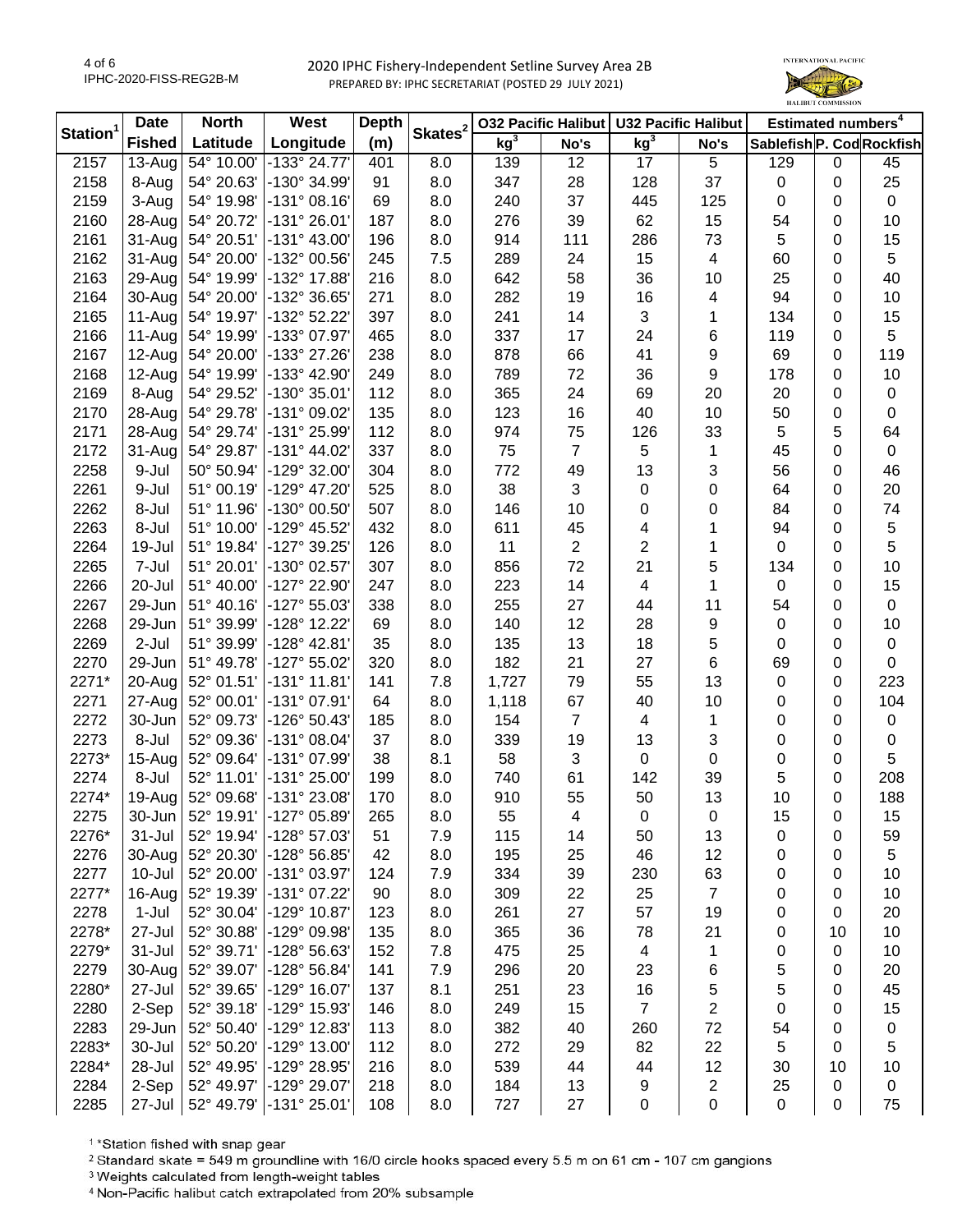

|                      | <b>Date</b><br><b>North</b> |            | West                    | <b>Depth</b> |                     | <b>032 Pacific Halibut</b> |                | <b>U32 Pacific Halibut</b> |                  | Estimated numbers <sup>4</sup> |    |           |
|----------------------|-----------------------------|------------|-------------------------|--------------|---------------------|----------------------------|----------------|----------------------------|------------------|--------------------------------|----|-----------|
| Station <sup>1</sup> | <b>Fished</b>               | Latitude   | Longitude               | (m)          | Skates <sup>2</sup> | kg <sup>3</sup>            | No's           | kg <sup>3</sup>            | No's             | Sablefish P. Cod Rockfish      |    |           |
| 2286                 | 30-Jun                      | 52° 50.14' | $-129°$ 45.74           | 112          | 8.0                 | 716                        | 69             | 282                        | 74               | 0                              | 10 | 84        |
| 2286*                | 28-Jul                      | 52° 50.03' | -129° 46.58'            | 95           | 7.8                 | 534                        | 59             | 229                        | 57               | 10                             | 0  | 10        |
| 2287                 | 27-Jul                      | 52° 50.26' | $-131°08.01'$           | 29           | 8.0                 | $\pmb{0}$                  | $\mathbf 0$    | 6                          | $\overline{2}$   | 0                              | 0  | 5         |
| 2288                 | 27-Jul                      | 52° 57.24' | -131° 26.30'            | 38           | 8.0                 | 135                        | 9              | 4                          | 1                | 0                              | 0  | 0         |
| 2289                 | 28-Jul                      | 53° 00.00' | $-131^{\circ}$ 08.40    | 29           | 8.0                 | $\mathbf 0$                | 0              | 0                          | 0                | 0                              | 0  | 0         |
| 2290                 | 15-Aug                      | 52° 59.98' | -132° 16.00'            | 130          | 8.0                 | 295                        | 27             | 46                         | 14               | 5                              | 0  | 25        |
| 2291                 | 29-Jun                      | 53° 00.09' | -129° 28.34'            | 48           | 8.0                 | 276                        | 21             | 30                         | 9                | 0                              | 0  | 15        |
| 2291*                | 30-Jul                      | 52° 59.43' | -129° 28.05'            | 55           | 8.0                 | 225                        | 17             | 20                         | 6                | 0                              | 0  | 5         |
| 2292                 | 23-Jul                      | 52° 59.93' | -130° 51.92'            | 42           | 8.0                 | 325                        | 25             | 31                         | 10               | 0                              | 0  | 15        |
| 2293                 | 15-Aug                      | 53° 01.06' | -132° 32.06'            | 219          | 8.0                 | 827                        | 72             | 118                        | 29               | 40                             | 0  | 54        |
| 2294*                | 6-Aug                       | 53° 10.02' | -128° 38.90'            | 208          | 7.9                 | 58                         | 4              | 0                          | 0                | 25                             | 0  | 15        |
| 2294                 | 3-Sep                       | 53° 10.14' | $-128^{\circ}$ 40.28    | 260          | 8.0                 | 214                        | 13             | 0                          | 0                | 20                             | 0  | 15        |
| 2295                 | 7-Sep                       | 53° 10.00' | $-131^{\circ}36.86'$    | 18           | 8.0                 | 0                          | 0              | 0                          | 0                | 0                              | 0  | $\pmb{0}$ |
| 2296                 | 28-Jul                      | 53° 10.01' | $-131^{\circ} 24.06'$   | 27           | 8.0                 | 0                          | 0              | 0                          | 0                | 0                              | 0  | 0         |
| 2297                 | 28-Jul                      | 53° 09.99' | -131° 09.62'            | 35           | 8.0                 | 363                        | 21             | 3                          | 1                | 0                              | 0  | 10        |
| 2298                 | 30-Jun                      | 53° 10.50' | $-129^{\circ}$ 42.64    | 150          | 8.0                 | 262                        | 15             | 9                          | 2                | 20                             | 0  | 15        |
| 2298*                | 8-Aug                       | 53° 11.57' | -129° 43.96'            | 99           | 8.0                 | 238                        | 19             | 21                         | 5                | 15                             | 0  | 20        |
| 2299                 | 22-Jul                      | 53° 10.25' | -130° 01.49'            | 88           | 8.0                 | 744                        | 54             | 72                         | 20               | 0                              | 5  | 20        |
| 2301*                | 6-Aug                       | 53° 20.36' | $-128°55.01'$           | 437          | 8.0                 | 240                        | 21             | 9                          | $\overline{2}$   | 135                            | 0  | $\pmb{0}$ |
| 2301                 | 3-Sep                       | 53° 20.05' | -128° 54.87'            | 475          | 8.0                 | 454                        | 34             | 0                          | 0                | 124                            | 0  | 0         |
| 2302                 | 7-Sep                       | 53° 19.99' | $-131^{\circ}$ 40.24    | 24           | 8.0                 | $\pmb{0}$                  | $\pmb{0}$      | 0                          | 0                | 0                              | 0  | 0         |
| 2303*                | 7-Aug                       | 53° 20.26' | $-129°$ 12.03           | 459          | 7.8                 | 166                        | 13             | 0                          | 0                | 179                            | 0  | 0         |
| 2303                 | 4-Sep                       | 53° 19.90' | $-129°$ 11.64           | 472          | 7.8                 | 381                        | 26             | 0                          | 0                | 175                            | 0  | 0         |
| 2304                 | 7-Sep                       | 53° 19.98' | -131° 25.87'            | 31           | 8.0                 | 63                         | $\overline{2}$ | 0                          | 0                | 0                              | 0  | 0         |
| 2305                 | 6-Sep                       | 53° 20.48' | $-131^{\circ}$ 08.99'   | 35           | 8.0                 | 101                        | 5              | 0                          | 0                | 0                              | 0  | 50        |
| 2306*                | 8-Aug                       | 53° 18.75' | $-129^{\circ}$ 44.97    | 187          | 7.8                 | 74                         | 3              | 0                          | 0                | 29                             | 0  | $\pmb{0}$ |
| 2306                 | 4-Sep                       | 53° 19.93' | $-129°$ 46.43           | 166          | 8.0                 | 161                        | 8              | $\overline{7}$             | $\overline{2}$   | 45                             | 0  | 10        |
| 2307                 | 28-Jun                      | 53° 30.31' | $-129°$ 12.10           | 362          | 8.0                 | 127                        | 13             | 0                          | 0                | 109                            | 0  | 25        |
| 2307*                | 7-Aug                       | 53° 29.83' | $-129°$ 11.98           | 362          | 8.0                 | 149                        | 13             | 0                          | 0                | 153                            | 0  | 15        |
| 2308                 | 3-Sep                       | 53° 30.35' | -131° 42.02'            | 26           | 8.0                 | 0                          | 0              | 0                          | 0                | 0                              | 0  | $\pmb{0}$ |
| 2309                 | 6-Sep                       | 53° 30.35' | -131° 22.80'            | 24           | 8.0                 | 32                         | 1              | 0                          | 0                | 0                              | 0  | 0         |
| 2311                 | 6-Sep                       | 53° 27.87' | -131° 09.12'            | 38           | 8.0                 | 245                        | 13             | 0                          | 0                | 0                              | 0  | 10        |
| 2312                 | 3-Sep                       | 53° 40.01' | -131° 26.92'            | 20           | 8.0                 | $\pmb{0}$                  | $\pmb{0}$      | 0                          | 0                | 0                              | 0  | 0         |
| 2313                 | 6-Aug                       | 53° 40.00' | $-131°08.98'$           | 49           | 8.0                 | 145                        | 10             | 15                         | 4                | 0                              | 0  | 0         |
| 2314                 | 3-Sep                       | 53° 39.12' | -131° 42.95'            | 20           | 8.0                 | 0                          | 0              | 0                          | 0                | 0                              | 0  | 0         |
| 2315                 | 4-Aug                       | 53° 50.05' | $-130^{\circ}$ 01.08    | 172          | 8.0                 | 23                         | 1              | 0                          | 0                | 0                              | 0  | 0         |
| 2316                 | 2-Sep                       | 53° 52.03' | -131° 24.24'            | 20           | 8.0                 | $\mathbf 0$                | 0              | 4                          | 1                | 0                              | 0  | 0         |
| 2317                 | 4-Aug                       | 53° 50.10' | -130° 17.99'            | 196          | 8.0                 | 124                        | 6              | 0                          | 0                | 5                              | 0  | 5         |
| 2318                 | 6-Aug                       | 53° 49.61' | -131° 08.95'            | 48           | 8.0                 | 362                        | 37             | 45                         | 13               | 0                              | 0  | 0         |
| 2320                 | 2-Sep                       |            | 53° 50.01' -131° 41.77' | 16           | 8.0                 | $\mathsf 0$                | $\pmb{0}$      | $\pmb{0}$                  | 0                | 0                              | 0  | 0         |
| 2321                 | 16-Aug                      | 53° 49.89' | -133° 24.96'            | 278          | 8.0                 | 807                        | 75             | 30                         | $\boldsymbol{7}$ | 40                             | 0  | 50        |
| 2322                 | 1-Sep                       | 54° 01.36' | $-131°08.84'$           | 35           | 8.0                 | 24                         | 4              | 5                          | $\overline{2}$   | 0                              | 0  | $\pmb{0}$ |
| 2323                 | 13-Aug                      | 54° 00.02' | -133° 12.06'            | 42           | 8.0                 | 1,880                      | 114            | 49                         | 13               | 0                              | 0  | 20        |
| 2324                 | 7-Aug                       | 54° 01.20' | -130° 55.02'            | 75           | 8.0                 | 178                        | 17             | 80                         | 26               | 10                             | 0  | 0         |
| 2326                 | 30-Aug                      | 54° 09.99' | -132° 52.04'            | 42           | 8.0                 | 15                         | 2              | 12                         | 4                | 0                              | 0  | 0         |
| 2327                 | 7-Aug                       | 54° 10.09' | -130° 51.96'            | 91           | 8.0                 | 224                        | 33             | 132                        | 39               | 5                              | 0  | 5         |
| 2328                 | 1-Sep                       | 54° 10.03' | -131° 09.51'            | 29           | 8.0                 | 84                         | 11             | 48                         | 15               | 0                              | 0  | 0         |
| 2329                 | 1-Sep                       |            | 54° 08.91' -131° 25.93' | 24           | 8.0                 | 6                          | 1              | 4                          | 1                | 0                              | 0  | 0         |
| 2330                 | 12-Aug                      |            | 54° 10.12' -133° 43.03' | 247          | 8.0                 | 760                        | 82             | 93                         | 25               | 84                             | 0  | 20        |
| 2331                 | 8-Aug                       |            | 54° 19.45' -130° 20.14' | 46           | 8.0                 | 51                         | $\overline{2}$ | $\pmb{0}$                  | $\pmb{0}$        | $\mathsf 0$                    | 0  | $\pmb{0}$ |

<sup>1</sup>\*Station fished with snap gear

<sup>2</sup> Standard skate = 549 m groundline with 16/0 circle hooks spaced every 5.5 m on 61 cm - 107 cm gangions

<sup>3</sup> Weights calculated from length-weight tables